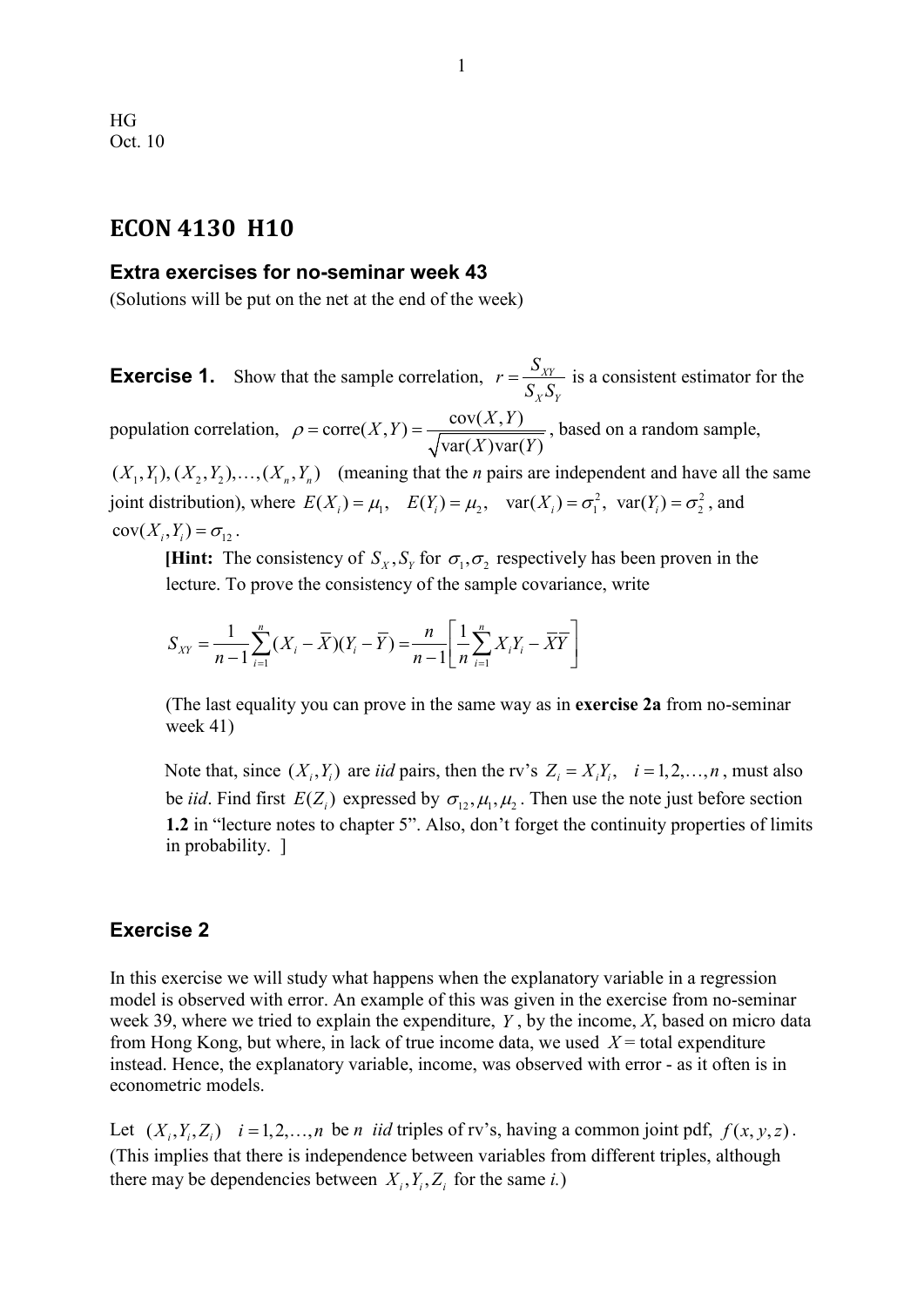To fix ideas imagine that *i* refers to household no. *i* in a random sample of households drawn from a certain large population. Assume further that for household *i*

- $Y_i$  is the observed expenditure (in a given period)
- *Z<sub>i</sub>* is "the true income" (not directly observable)
- $X_i$  is the observed "income" (i.e., total expenditure)

We now assume a simple regression relationship between  $Y_i$  and  $Z_i$ 

(1) 
$$
Y_i = \alpha + \beta Z_i + e_i
$$
  $i = 1, 2, ..., n$ 

where  $\alpha, \beta$  are unknown constants and the error term,  $e_i$ , is assumed to satisfy

(2)  $E(e_i | z_i) = 0$  and  $var(e_i | z_i) = \sigma^2$  (implying  $cov(e_i, Z_i) = 0$  as in (12) in the week-39 exercise).

(1) and (2) constitutes our econometric model. The task is to estimate  $\beta$  from the information in the observed data  $((X_i, Y_i)$  *i* = 1,2, ..., *n*). The problem here is that we don't know the values of *Zi* ( a non-observable variable is often called a *latent* variable in econometric literature). Instead we observe  $X_i$  which we assume is near  $Z_i$  but with some (random) error, expressed by the following assumption

(3)  $X_i = Z_i + v_i$  where  $E(v_i | z_i) = 0$  and  $var(v_i | z_i) = \sigma_v^2$ . In addition we assume that  $v_i$  and  $e_i$  are uncorrelated since, intuitively, there is no reason to expect any dependence between the regression error,  $e_i$ , and the error in measuring *Z*. I.e.,  $E(e_i v_i) = cov(e_i, v_i) = 0$ .

Substituting (3) in (1), we get

$$
Y_i = \alpha + \beta (X_i - v_i) + e_i = \alpha + \beta X_i + (e_i - \beta v_i)
$$

Hence

(4)  $Y_i = \alpha + \beta X_i + u_i$ , where  $u_i = e_i - \beta v_i$  is an error term.

- **a.** Let  $\mu_X$ ,  $\mu_Y$ ,  $\mu_Z$  denote expected values and  $\sigma_X^2$ ,  $\sigma_Y^2$ ,  $\sigma_Z^2$  variances of *X, Y, Z* respectively. The week-39exercise (10)-(12) shows that the error terms  $e_i$ ,  $v_i$ ,  $u_i$  all have expected value 0 (why?), which implies (why?) that  $\mu_{\rm y} = \alpha + \beta \mu_{\rm x}$ .
- **b.** Show that  $u_i$  and  $X_i$  are correlated, i.e. show that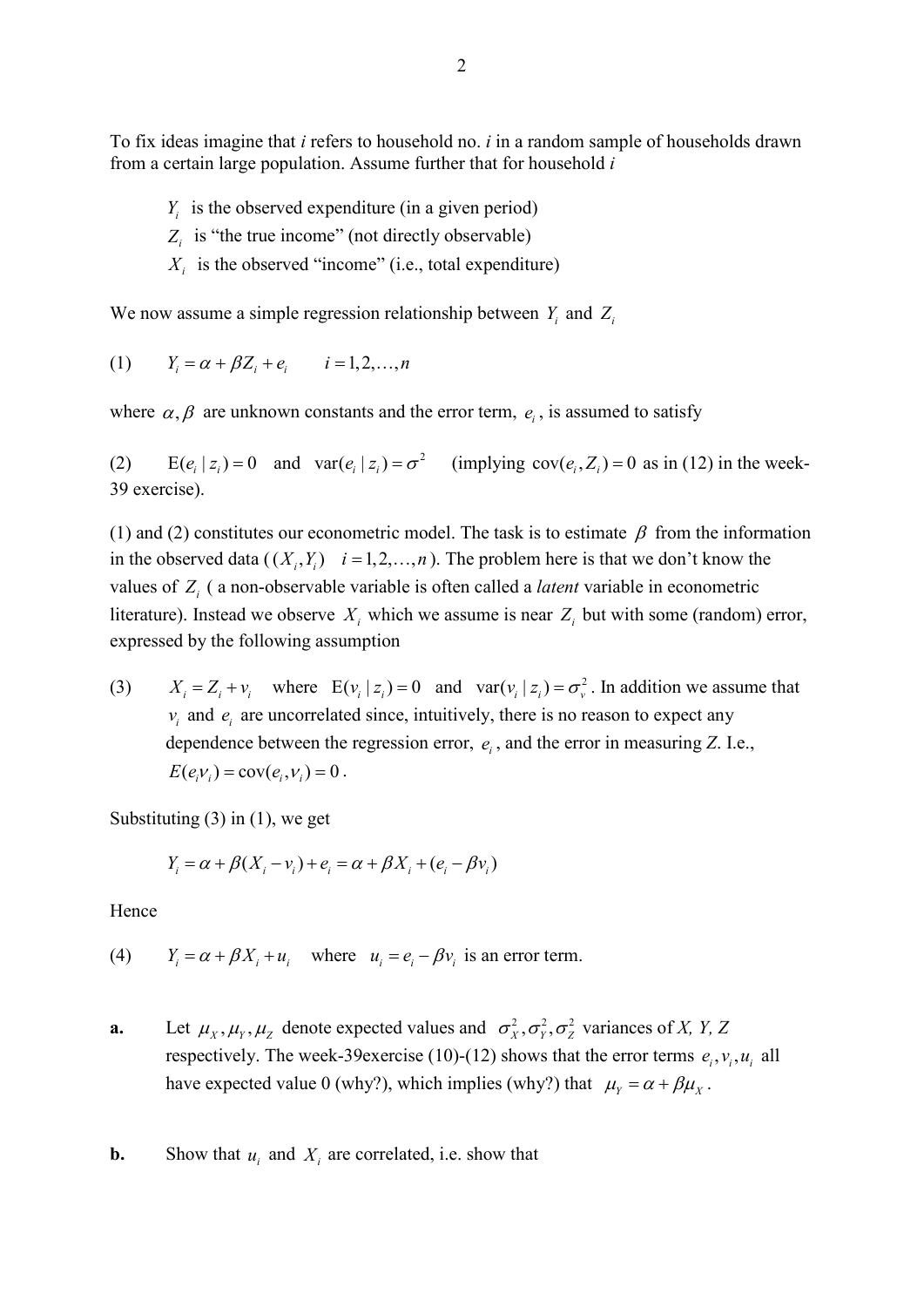$$
(5) \qquad \text{cov}(u_i, X_i) = \text{E}(u_i X_i) = -\beta \sigma_v^2
$$

**c.** We are interested to estimate  $\beta$  in particular. Using the ordinary least squares (OLS) method, we get the OLS estimator (as in the week-39 exercise):

 $\hat{\beta} = \frac{S_{XY}}{S_X^2}$  where  $S_{XY}$ ,  $S_X^2$  are the usual sample estimators for the covariance *X* and variance respectively. As in exercise 1 we obtain (explain why):

$$
\hat{\beta} \underset{n \to \infty}{\to} \frac{\text{cov}(X_i, Y_i)}{\sigma_X^2}
$$

Now show that  $\text{cov}(X_i, Y_i) = \beta(\sigma_v^2 - \sigma_v^2)$ .

 $[\textbf{Hint: } \text{cov}(X_i, Y_i) = E(Y_i - \mu_Y)(X_i - \mu_X) = E(\alpha + \beta X_i + u_i - \alpha - \beta \mu_X)(X_i - \mu_X) =$  $=$   $\cdots$  fill in  $\cdots = \beta(\sigma_x^2 - \sigma_y^2)$  ]

Then explain why

$$
\hat{\beta} \underset{n \to \infty}{\to} \beta \left( 1 - \frac{\sigma_v^2}{\sigma_X^2} \right)
$$

Hence the OLS estimator  $\hat{\beta}$  is an inconsistent estimator for  $\beta$  unless  $\sigma_v^2 = \text{var}(v_i) = 0$ (in which case surely  $v_i = 0$ , i.e.  $P(v_i = 0) = 1$ ; see **B(iii)** in the week-39 exercise). If  $\sigma_v^2 > 0$ , the OLS estimator is biased in terms of probability limits. Since the bias, 2  $1 - \frac{\sigma_v}{\sigma^2} < 1$ *X*  $-\frac{\sigma_v}{\sigma_v^2}$  < 1,  $\hat{\beta}$  tends to underestimate  $\beta$ . We have thus shown that the OLS estimator  $\hat{\beta}$  in a simple regression model is consistent if and only if the explanatory variable can be observed without error.

**d.** What if the response variable, *Y*, is observed with error while the explanatory variable, *Z*, is observed without error? Will this also lead to biased regression estimates? To be a little more precise, let  $Y_i^*$  denote the true (and not observed) response variable and *Y<sub>i</sub>* the observed one. The model now is

 $Y_i = Y_i^* + V_i$ , where the errors  $V_i$ ,  $i = 1, 2, \dots$  are *iid* and independent of the  $Z_i$ 's, and  $Y_i^* = \alpha + \beta Z_i + e_i$ 

Answer the question under this model.